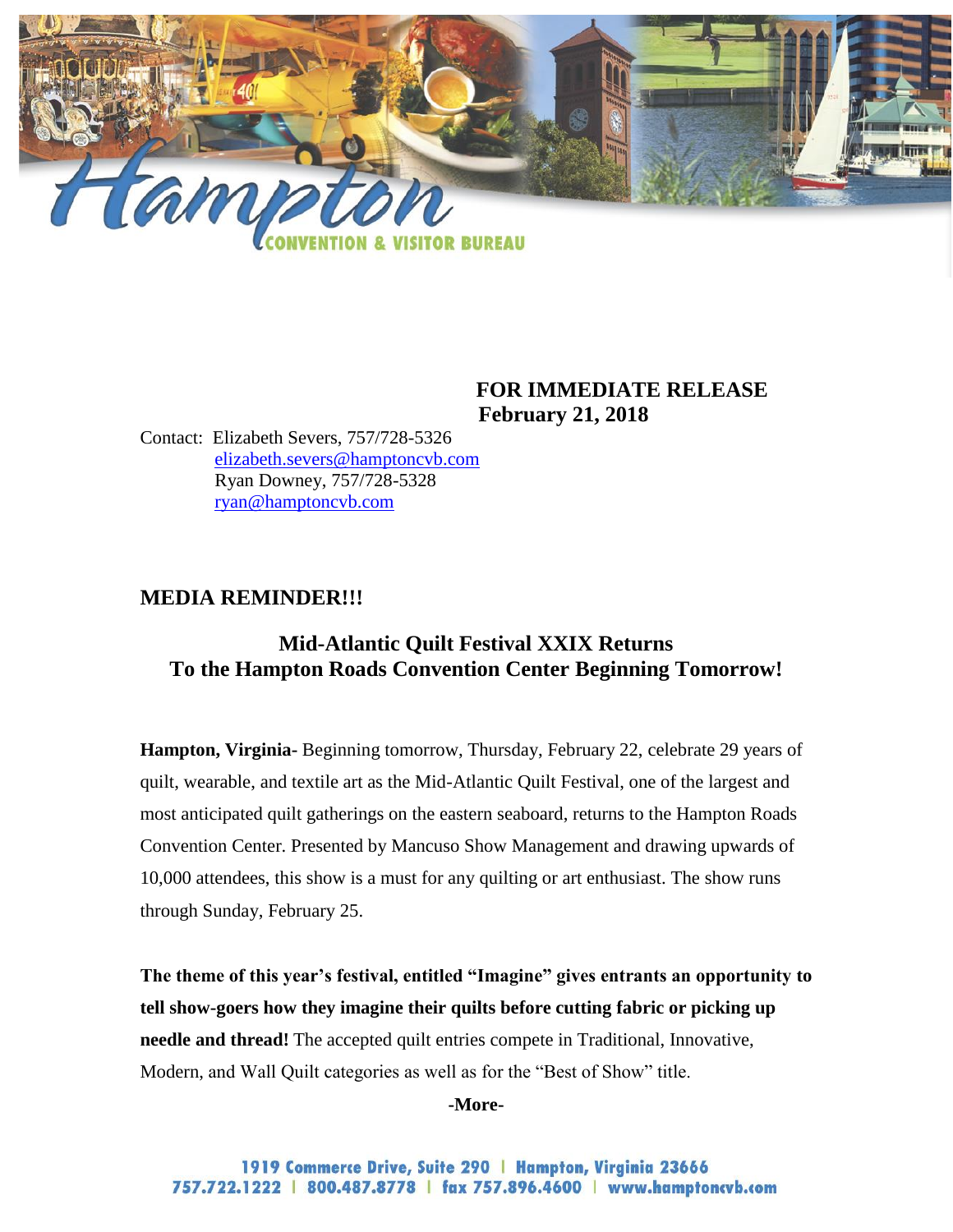#### **MEDIA REMINDER!!!Mid-Atlantic Quilt Festival XXIX Returns to the Hampton Roads Convention Center Beginning Tomorrow!- Page 2**

While at the festival, be sure to explore the Wearable Art entries. This competition features works from some of the finest textile artists in the country and includes submissions such as vests, jackets and coats.

Also, be sure to take part by casting your votes for Viewer's Choice in the quilt and wearable art competitions. The announcements of these prestigious awards are eagerly anticipated by competition entrants and show-goers.

Other highlights include a Merchants Mall (with over 250 vendors) offering the best machines, fabrics, notions, wearable art, embroidery, and everything for the quilter, textile artist, and home sewer. For an additional fee, individual workshops and lectures are available to attendees. Don't miss the "best time you'll ever have" at a quilt festival at Game Zone: Quilter's Strip Poker/Quilt-O Combo, held on Friday evening, February 24.

**Mid-Atlantic Quilt Festival Hours:**

**Thursday, February 22- 10:00 a.m. – 6:00 p.m. Friday, February 23- 10:00 a.m. – 6:00 p.m. Saturday, February 24- 10:00 a.m. – 6:00 p.m. Sunday, February 25- 10:00 a.m. - 4:00 p.m.**

**Mid-Atlantic Quilt Festival Admission: \$15.00 admission (includes re-admission) \$13.00 admission- SUNDAY ONLY Children under 16- FREE** *\*Discounts for 20 or more can be arranged by calling 215-862-5828*